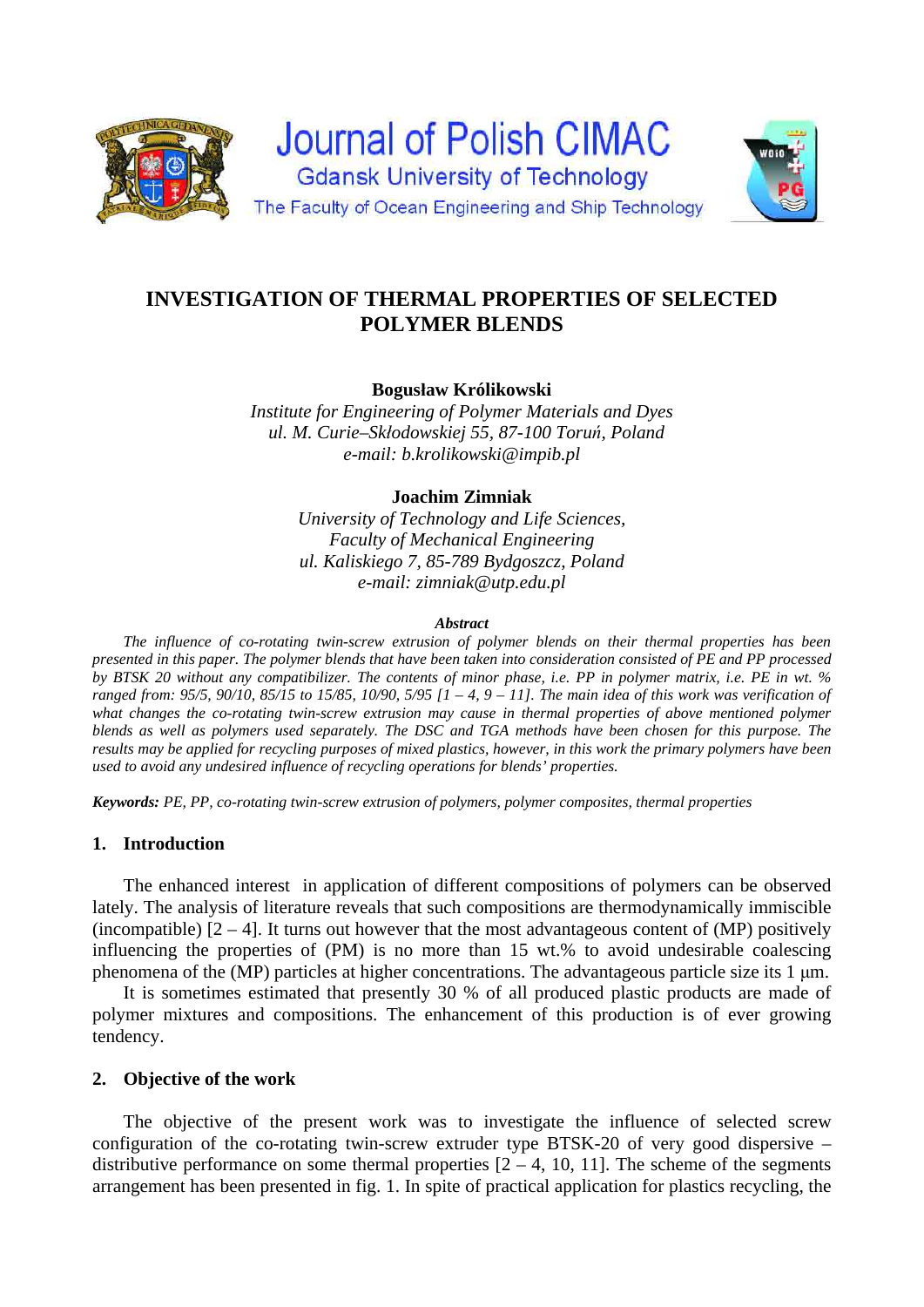investigation has been conducted using primary granulates of polymers including processing conditions for simulation of the real recycling procedure.



*Fig. 1. The scheme of the plasticizing system of the co-rotating twin-screw extruder type BTSK Φ20x40D: SK – single winding transport segment, SE – double winding transport segment, SKN – transition segment (single–winding), Numbers: 1.Winding pitch, mm, 2.Length of the segment, mm,* 

*KBW – kneading segments, Numbers: 1.Angle between eccentric axes, 2.Number of eccentrics, 3.Length of the segment, mm, Letters: direction of the segment inclination: Li – left–handed segment, no letter – right-handed* 

#### **3. Experimental**

#### Materials

The polymers that have been chosen for tests were PE and PP of domestic production (Basell Orlen S.A.), of type FGAN 18-D003 and Moplen HP 456J, respectively.

#### Processing conditions

The component polymers were mixed together and processed twice simulating the real recycling procedure of the single component in conditions as follows:

primary granulate  $\rightarrow 1^{\text{st}}$  processing to get the product I  $\rightarrow$  size reduction, cleaning, a.s.o.  $\rightarrow 2^{\text{nd}}$ processing to get the product II

 When recycling the single component is subjected to two thermal attacks. The simulation of the above mentioned polymer blends also concerns the two reprocessing steps. The processing temperature all over the heating zones did not exceed 190°C, (both for extrusion and injection molding operation), the usual processing temperature of PP and PE. The products of this recycling procedure were polymer compositions in pelletized form. For better understanding of the idea the primary polymers were also subjected to this above mentioned reprocessing  $[5 - 8]$ .

 The configuration used in this work, consisting of transporting, kneading and returning (braking) segments of strong mixing and dispersive function was thought for good homogenizing effect of polymer blends. The problem relies on using four special left – handed screw segments acting as returning (braking) segments, (marked as Li), situated just before the degassing points that enhance the effectiveness of the mixing function.

#### Test methods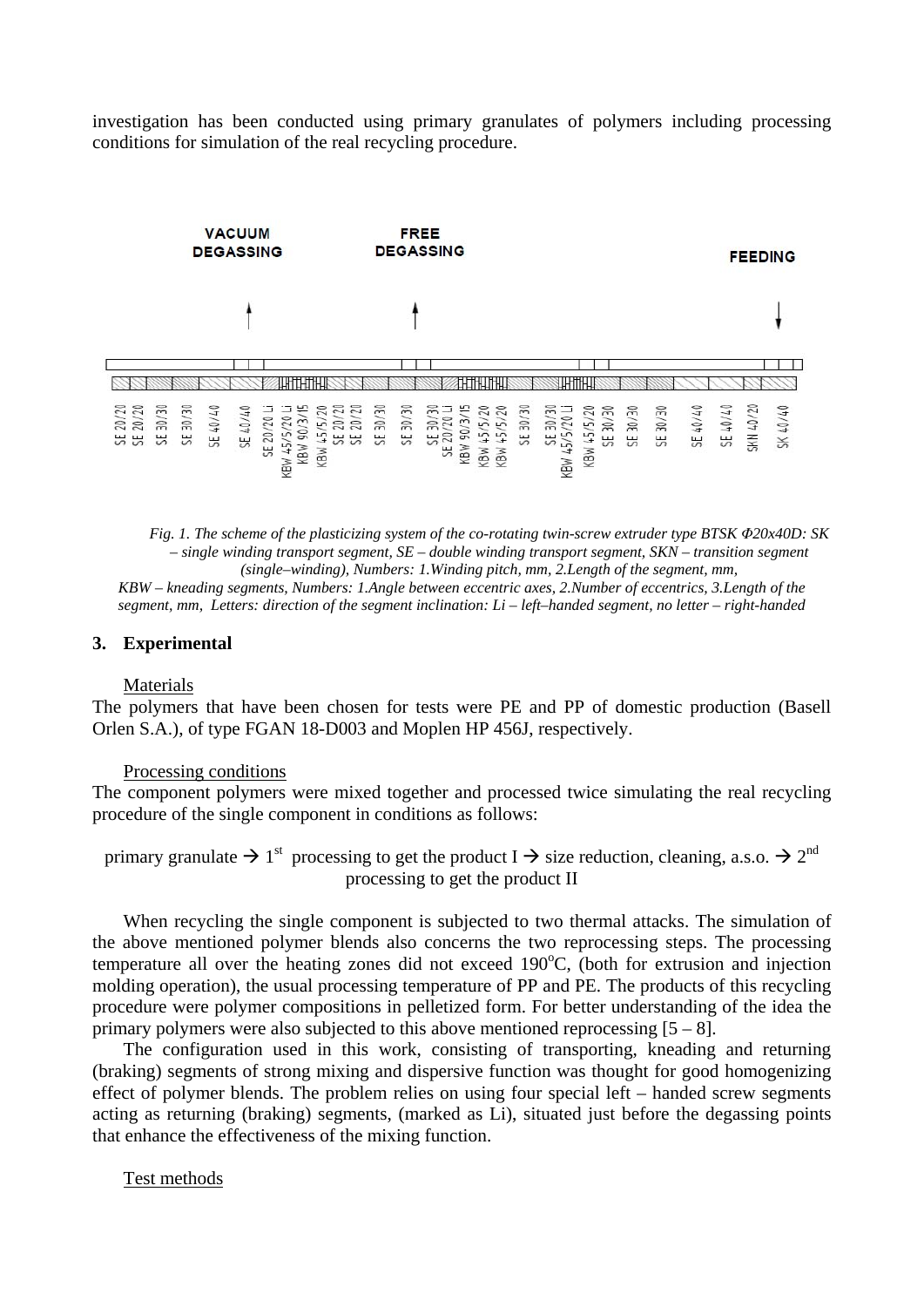The selected parameters that have been taken into consideration during the investigation were as follows:

- DSC values using Mettler Toledo calorimeter type DSC 822°/700 after PN-EN ISO 11357-1:2002 standard,
- TGA values using thermogravimetric device Mettler Toledo type TGA/SDTA 851°/1100 after PN-EN ISO 11358:2004 standard.

## **4. Results and discussion**

The results of investigation have been gathered and presented on figures  $2 - 5$ . They concern results of thermal properties for polymer blends, primary polymers and primary polymers reprocessed with this configuration. The results after selected parameter values give information how far double reprocessing using a selected screw configuration can influence the above mentioned properties of investigated separate polymers as well as in blends compared to primary polymers.

 $S_K$  investigation of the mixture PE/PP after DSC shows two separated phases of different crystalline degree (scheme 1). Both polymers PE and PP, being of crystalline structure show strong mutual influence of (PM) on (MP) (fig. 2) depending on what polymer prevails as a polymer matrix. It confirms the immiscibility of PE and PP.



*Scheme 1. The example of the run of DSC analysis of a polymer blend showing characteristic parameter values including*  $S_k$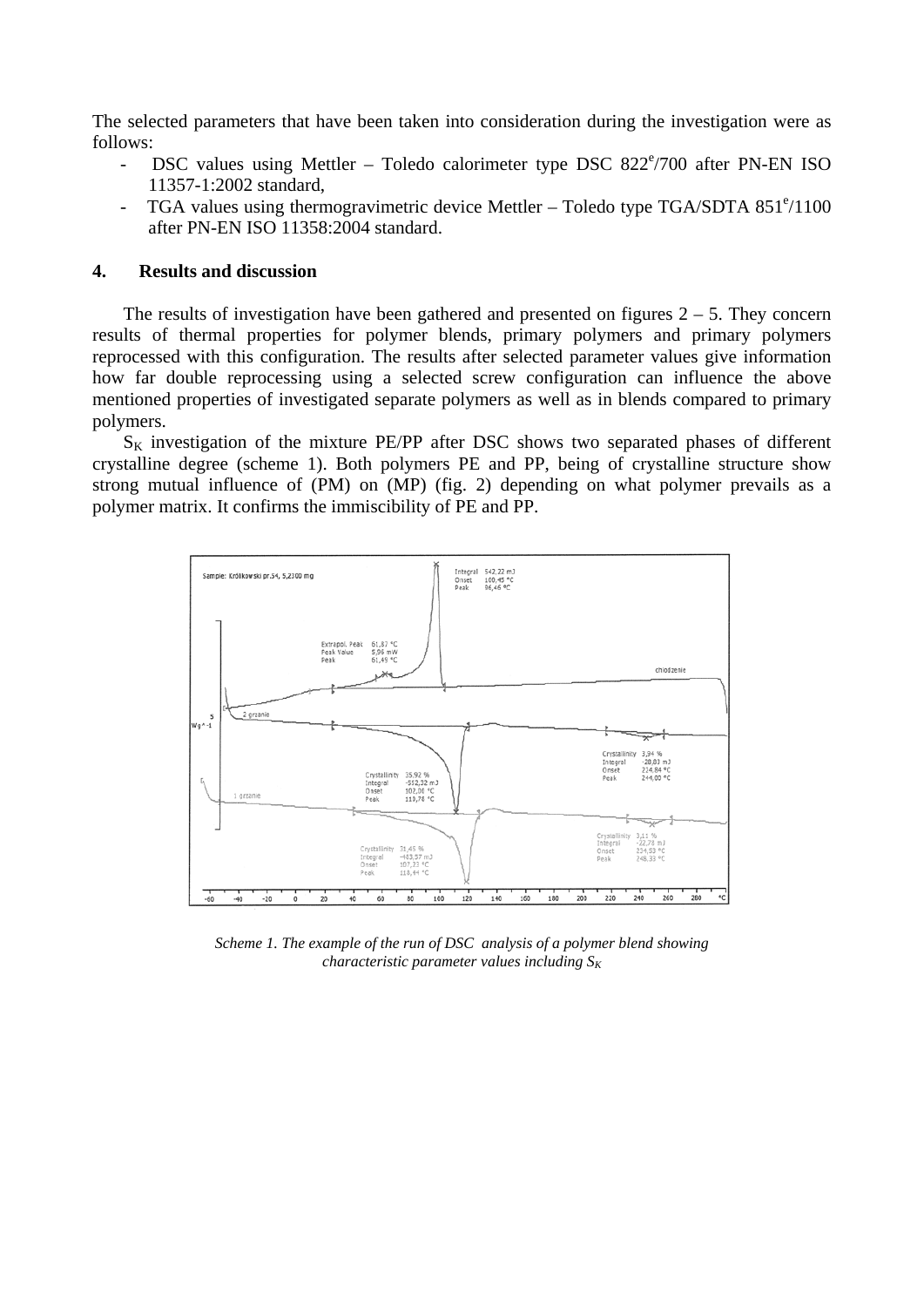

*Fig.2. The influence of MP on crystalline degree*  $S_K$  of PM after DSC

 The thermal results, i.e. melting temperature as well as crystalline degree for single polymers (not presented in the work) show slight changes when reprocessing and may be neglected in further discussion.

The problem of TGA analysis (scheme 2) is shown on figs. 3 and 4 presenting starting  $T_s$  and average  $T_A$  temperatures of blends' decomposition when heating samples up to  $600^{\circ}$ C.



*Scheme 2. The example of the run of the TGA analysis of a polymer blend showing characteristic temperature points* 



*Fig.3. The influence of MP on starting temperature*  $T_s$ *of decomposition of PM after TGA* 



*Fig.4. The influence of MP on average temperature TA of decomposition of PM after TGA*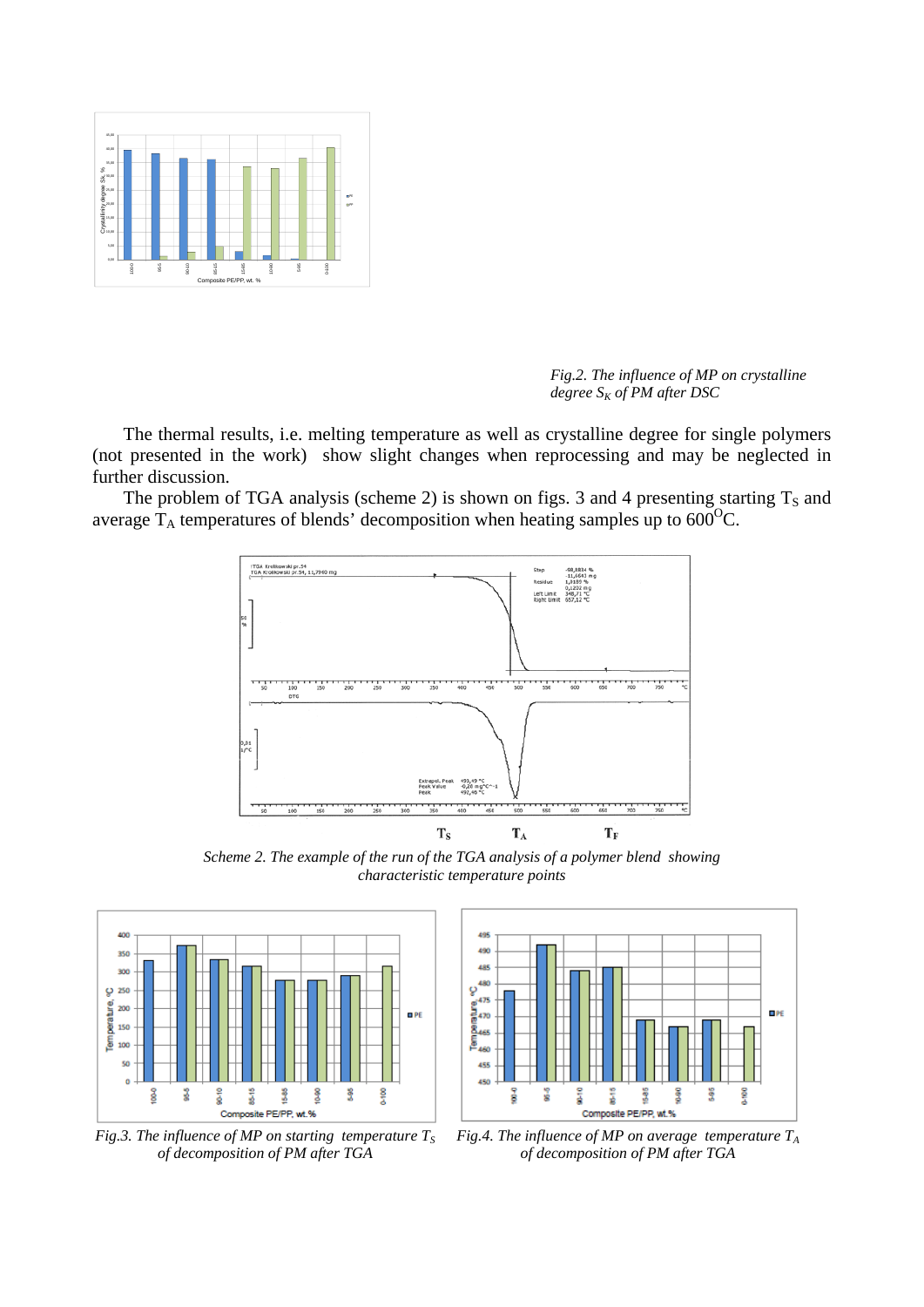The diagrams do not show any phase separation. The analysis only confirms the homogenization of the components, not miscibility. The enhancement of  $T<sub>S</sub>$  and  $T<sub>A</sub>$  in almost all cases of PE/PP compositions may indicate the arising of new fractions shifting both temperatures in higher values. The mixtures PP/PE indicate shifting  $T<sub>S</sub>$  and  $T<sub>A</sub>$  towards lower temperatures what may indicate quicker decomposition of PP/PE compositions because of PP matrix. The changes in Ts values are much stronger than in case of  $T_A$  for compositions PE/PP (scale comparison).

On the other hand, the fig. 5 shows the differences in decomposition temperatures  $T_s$ ,  $T_A$  and  $T_F$  for pure separate primary polymers compared to reprocessed ones. Starting temperature may differ by  $80^{\circ}$ C and final ones even by  $150^{\circ}$ C.





The fall of  $T<sub>S</sub>$  means that a new polymer fraction of lower decomposition temperature may arise. On the other hand, the increase of  $T_F$  temperature indicates a presence of the new fraction of higher decomposition temperature. The average temperature  $T_A$  however varies very little. So, it may be considered as a resultant temperature for above mentioned polymers and all thermal phenomena arising in polymers when reprocessing. Such great differences are not observed for blends. The changes in above mentioned temperature values vary stronger for PP resin than for PE, indicating higher susceptibility of PP to thermal decomposition and to possible mechanochemical reactions than PE. The same case may concern PE/PP and PP/PE compositions after figs. 3 and 4.

#### **5. Conclusions**

The conclusions that may be drawn from the above mentioned results are following:

- the thermal behaviour of the tested samples shows immiscibility of both components, however their homogeneity is quite well and they may be processed together,
- in spite of possible formation of different fractions in reprocessed polymers the average as a "resultant" temperature of the blend decomposition  $(T_A)$  remains almost unaffected,
- the results may be very interesting for the recyclers dealing in processing of recovered plastics, because the presented idea may help to influence the final costs connected with plastics recycling.